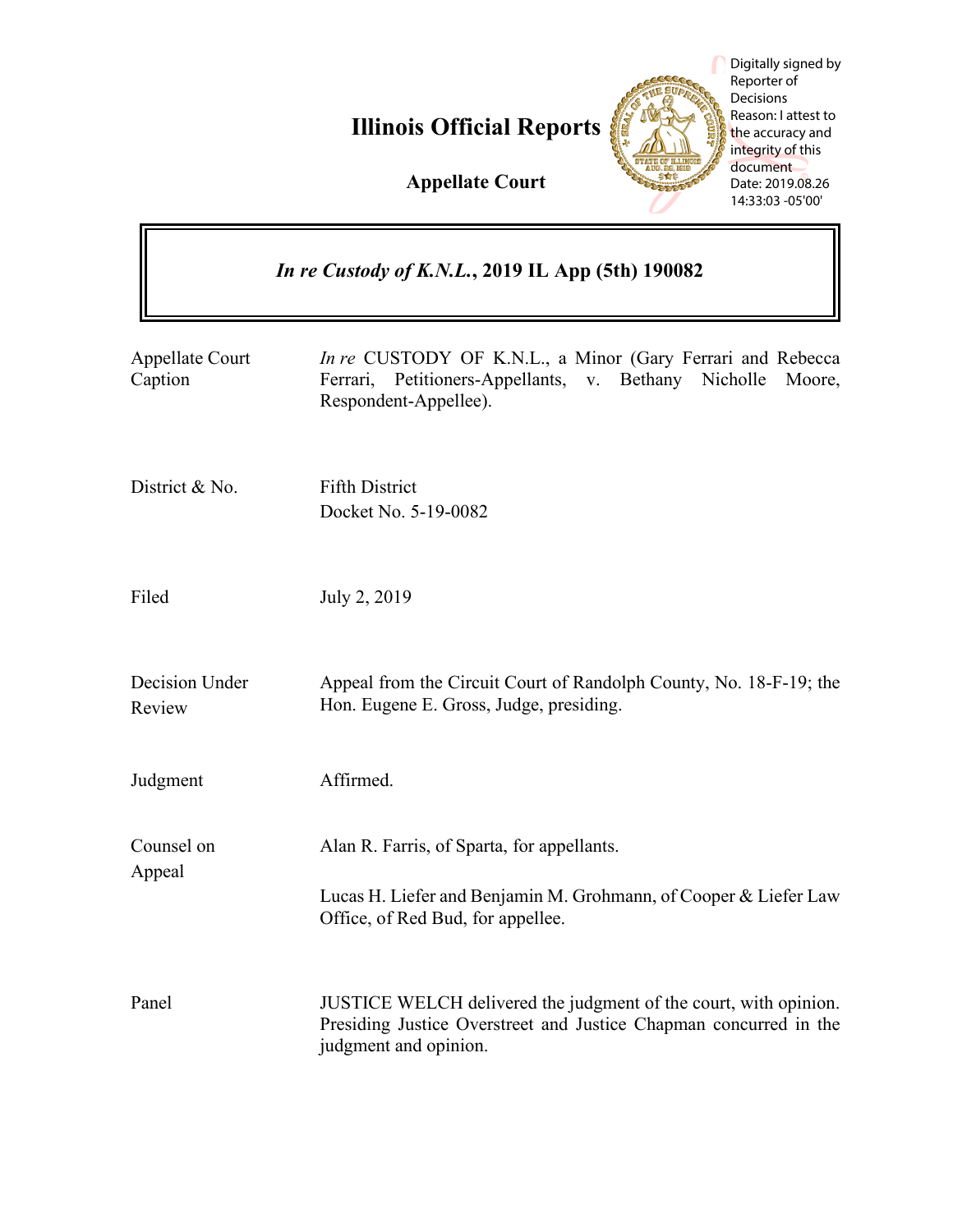## **OPINION**

¶ 1 The petitioners, Gary and Rebecca Ferrari, appeal the Randolph County circuit court's dismissal of their petition for allocation of temporary and permanent parental responsibilities with respect to the minor, K.L., for lack of standing. For the following reasons, we affirm.

¶ 2 K.L. was born on July 15, 2015, to the respondent, Bethany Nicholle Moore, and Christopher Liter, petitioner Rebecca Ferrari's son. On July 18, 2015, the Illinois Department of Children and Family Services (DCFS) took protective custody of the minor after receiving a hotline report that K.L. was born substance abused. The State's petition for adjudication of wardship alleged that K.L. was neglected due to Moore testing positive for marijuana and opiates at K.L.'s birth and failing to seek adequate prenatal care. A shelter care hearing was held on July 20, 2015, and DCFS was awarded temporary custody of K.L. On August 15, 2015, K.L. was placed with the petitioners. On September 16, 2015, Moore admitted to the neglect allegations in the State's petition for adjudication of wardship. The trial court's order of adjudication, issued that same day, warned Moore that she "must cooperate with [DCFS], comply with the terms of the service plan, correct the conditions that require the child(ren) to be in care, or risk termination of parental rights."

¶ 3 Also on September 16, 2015, Children's Home and Aid Society caseworker Christa Garcia filed a dispositional report. It stated that Moore's service plan was initiated on August 26, 2015, and the permanency goal was for K.L. to return home within 12 months. Moore's objectives were to complete substance abuse treatment, parenting education services, and mental health counseling; to establish independence; and to participate in visitation with K.L.

¶ 4 On December 8, 2015, Moore and Liter were charged with residential burglary in violation of sections 19-3(a) and 5-2(c) of the Criminal Code of 2012 (720 ILCS 5/19-3(a), 5-2(c) (West 2014)). On December 14, 2015, Liter died by suicide while incarcerated in the Randolph County jail. On March 11, 2016, Moore pleaded guilty to the charges and was sentenced to four years in the Department of Corrections (DOC); however, the trial court also found her eligible for the impact incarceration program, in which her sentence would be reduced to time served upon certification by the DOC that she successfully completed the program. Moore was accepted into the program on April 18, 2016. On August 18, 2016, she successfully completed the program and was released from custody. Upon her release, she reinstated regular visitation with her daughter.

¶ 5 On May 4, 2017, the trial court entered a permanency order indicating that Moore had made substantial progress toward returning K.L. home. Garcia's dispositional reports indicated that Moore was compliant with her service plan. Another permanency order filed on October 26, 2017, again indicated that Moore had made substantial progress toward returning K.L. home. On April 4, 2018, Garcia's dispositional report recommended that guardianship of K.L. remain with DCFS but that legal custody be granted back to Moore.

¶ 6 On April 6, 2018, the petitioners filed the petition at issue in this case, seeking temporary and permanent parenting time and decision-making authority with respect to K.L. This petition was served on Moore on April 9, 2018, the same day that the trial court filed a permanency order returning physical custody of K.L. to her.

¶ 7 On April 25, 2018, the petitioners filed a motion for leave to intervene in the juvenile case. The State, DCFS, and Moore all objected to the petitioners' motion.

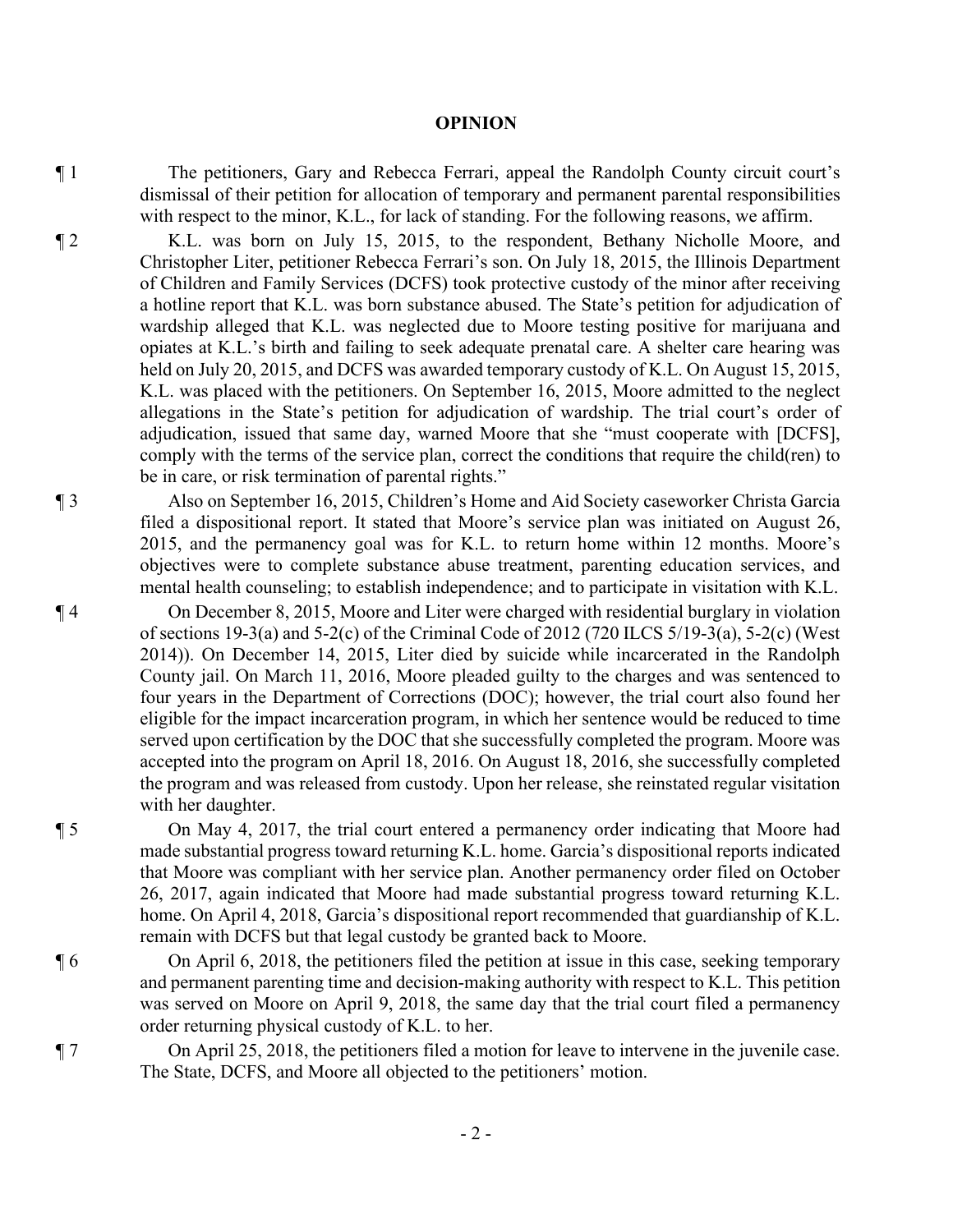¶ 8 On May 24, 2018, the trial court entered an order approving of an agreement reached between Moore and the petitioners. The petitioners withdrew their motion for leave to intervene in the juvenile case and were granted monthly weekend visitation with K.L.

¶ 9 On October 11, 2018, an order of discharge was entered, closing the juvenile matter and awarding legal custody of K.L. to Moore.

¶ 10 On November 1, 2018, the parties agreed to keep in place the provisions of the temporary order granting the petitioners monthly weekend visitation with K.L.

- ¶ 11 On November 5, 2018, Moore filed a motion to dismiss the petitioners' petition for temporary and permanent parental responsibilities with respect to K.L. Moore alleged that the petitioners lacked standing to bring this cause of action pursuant to section 601.2(b)(3) of the Illinois Marriage and Dissolution of Marriage Act (Act) (750 ILCS 5/601.2(b)(3) (West 2016) (jurisdictional requirements for commencing a proceeding for allocation of parental responsibilities "by a person other than a parent, by filing a petition for allocation of parental responsibilities \*\*\* but only if he or she is not in the physical custody of one of his or her parents")). She stated that the petitioners' proper course of action was pursuant to section 602.9 of the Act (*id.* § 602.9 (visitation by certain nonparents)).
- ¶ 12 A hearing was held on the motion on December 10, 2018. Moore's counsel requested that the trial court dismiss the petitioners' petition with leave to refile pursuant to section 602.9 of the Act. He asserted that Moore did not voluntarily and indefinitely relinquish custody of K.L. within the meaning of section 601.2(b)(3) of the Act and therefore the petitioners did not satisfy their burden to demonstrate standing. The court indicated that an evidentiary hearing was required to determine whether Moore had voluntarily relinquished physical custody of K.L. in satisfaction of the statute.

¶ 13 An evidentiary hearing was held on January 23, 2019. Rebecca Ferrari testified that K.L. was placed in her home by DCFS on August 15, 2015, after she had completed a foster parent certification. She was responsible for K.L. on a daily basis; her mother watched K.L. when she was at work. She took K.L. to doctor visits and provided her with her medications, food, and clothing. On a monthly basis, DCFS would send a caseworker to her house to check on them. She agreed that K.L. was placed with her at DCFS's discretion, that she was required to contact DCFS about any major decisions regarding K.L., and that it could have removed K.L. from her care at any time.

¶ 14 Ferrari stated that Moore exercised her visitation with K.L. until she went to jail for residential burglary in 2016; once Moore returned from her inpatient rehabilitation services, she resumed regular every-weekend visitation. She stated that on April 9, 2018, DCFS returned K.L. to Moore for a six-month probationary period. She stated that when she received K.L. in 2015, she was under the impression that she would have physical possession for nine months, since DCFS told her that was the timeline for most drug-related cases. She agreed that DCFS told her that her possession of K.L. would likely end at some point because Moore would get K.L. back if she successfully completed her service plan.

¶ 15 After listening to counsel's arguments, the trial court concluded that Moore did not voluntarily and indefinitely relinquish her parental rights. It did not believe that Moore's admission to the neglect allegations in the State's petition for adjudication of wardship constituted a voluntary placement of K.L., noting that a parent who learned that foster parents could file a custody proceeding against her if she stipulated to DCFS's allegations would be far less likely to cooperate with the State. It stated that "the deck's really stacked against a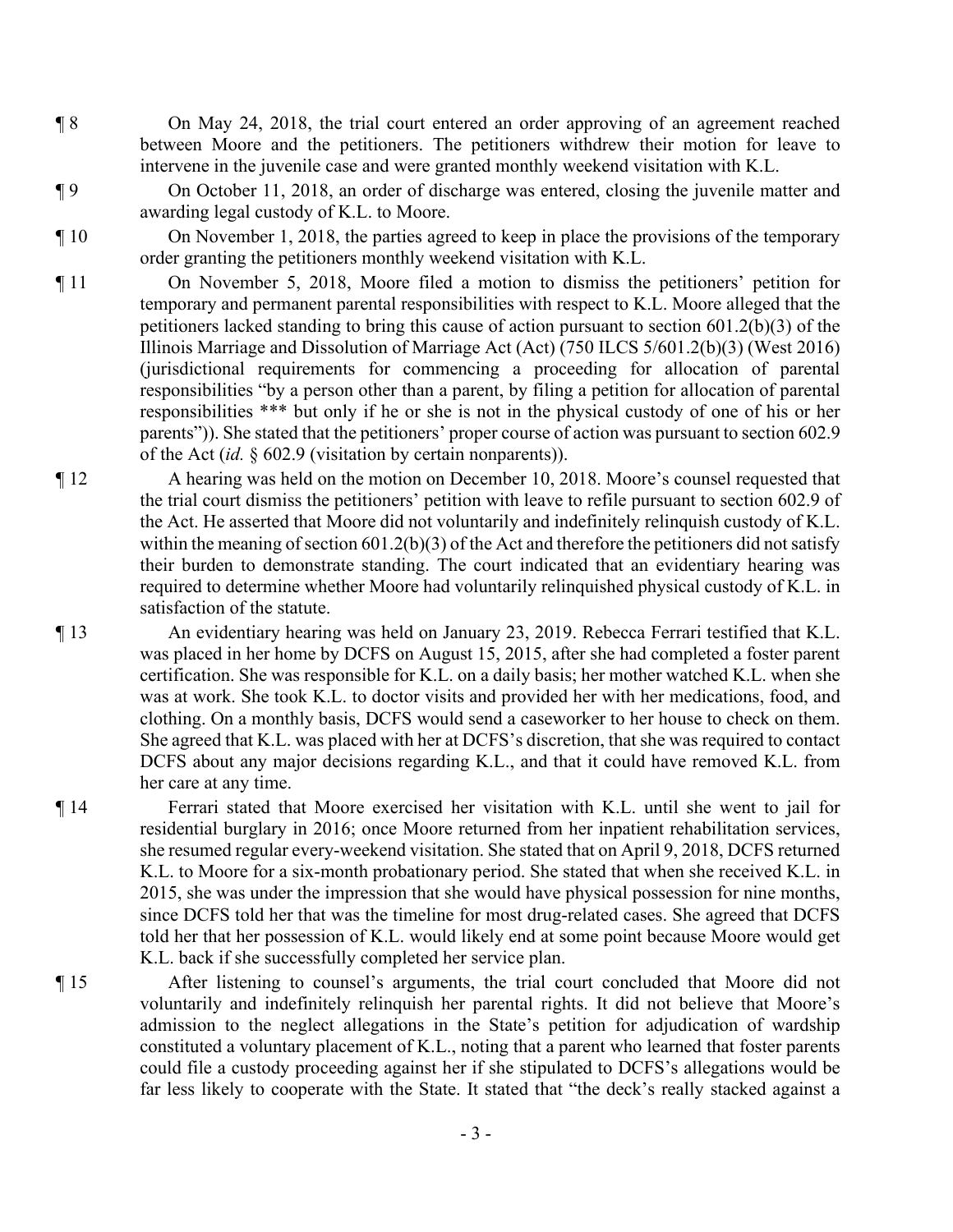parent [at a shelter care hearing] and it's a very coercive environment for them to admit, to get help, and to undergo the counseling." It concluded that the petitioners failed to meet the necessary burden in order to establish the standing requirement set forth in section 601.2(b)(3) of the Act.

¶ 16 On January 25, 2019, the trial court entered an order dismissing the petitioners' petition for temporary and permanent parental responsibilities with regard to K.L. The petitioners appeal.

¶ 17 The Act provides that a person other than a parent may file a petition seeking allocation of parental responsibilities only if the minor child is not in the physical custody of a parent. *Id.*  $§ 601.2(b)(3)$ . This statutory section creates a standing requirement that nonparents must satisfy in order to commence a custody action. *In re Custody of Peterson*, 112 Ill. 2d 48, 52- 53 (1986). This standing requirement is intended to safeguard a natural parent's superior right to the care and custody of her children. *In re Marriage of Archibald*, 363 Ill. App. 3d 725, 736 (2006).

¶ 18 The nonparent bears the burden of proving that he or she has standing. *Id.* The determination must be made on the date relief is sought by the nonparent. *Id.* at 735. Whether a party has standing to pursue a custody petition under section 601.2 of the Act is a question of law and is reviewed *de novo*. *In re A.W.J*., 316 Ill. App. 3d 91, 96 (2000).

¶ 19 In order to establish standing, the nonparent must show that the natural parent has relinquished "physical custody" of the child within the meaning of the statute. *In re Marriage of Rudsell*, 291 Ill. App. 3d 626, 632 (1997). A determination of "physical custody" does not turn on possession; rather, it requires that the parent somehow voluntarily and indefinitely relinquished custody of the child. *Id.* Not every voluntary turnover of a child will deprive the parent of physical custody. *A.W.J*., 316 Ill. App. 3d at 96. Rather, the court must consider such factors as (1) who was responsible for the care and welfare of the child prior to the initiation of custody proceedings, (2) the manner in which physical possession of the child was acquired, and (3) the nature and duration of the possession. *Id.*

¶ 20 There is no dispute that, on the date that the petitioners filed their petition, they were in physical possession of K.L., and DCFS maintained legal custody and guardianship.<sup>1</sup> The parties agree that the issue presented to this court is whether Moore voluntarily and indefinitely relinquished physical custody of K.L. under the meaning of the statute. We conclude that the trial court properly determined that she did not.

- ¶ 21 In reaching this determination, we first consider who was responsible for K.L. prior to the initiation of custody proceedings. The record reflects that, for an approximately  $2\frac{1}{2}$ -year period prior to filing their petition, the petitioners were performing most of the caretaking functions for K.L. This factor favors the petitioners.
- ¶ 22 However, we find that the remaining factors favor Moore. The second factor to consider is the manner in which physical possession of K.L. was acquired. The juvenile case record shows that, after being awarded temporary custody of K.L. at the shelter care hearing, DCFS placed K.L. with the petitioners following Moore's stipulation to the allegations against her. Moore

<sup>&</sup>lt;sup>1</sup>Moore noted both before the trial court and this court the fact that, while the petitioners' petition was filed before she regained physical possession of K.L., it was not actually served on her until the same day that she regained possession. However, because we conclude that the petitioners have failed to prove that Moore voluntarily and indefinitely relinquished physical custody of K.L., we decline to discuss the effect, if any, that this fact has on the outcome of the case.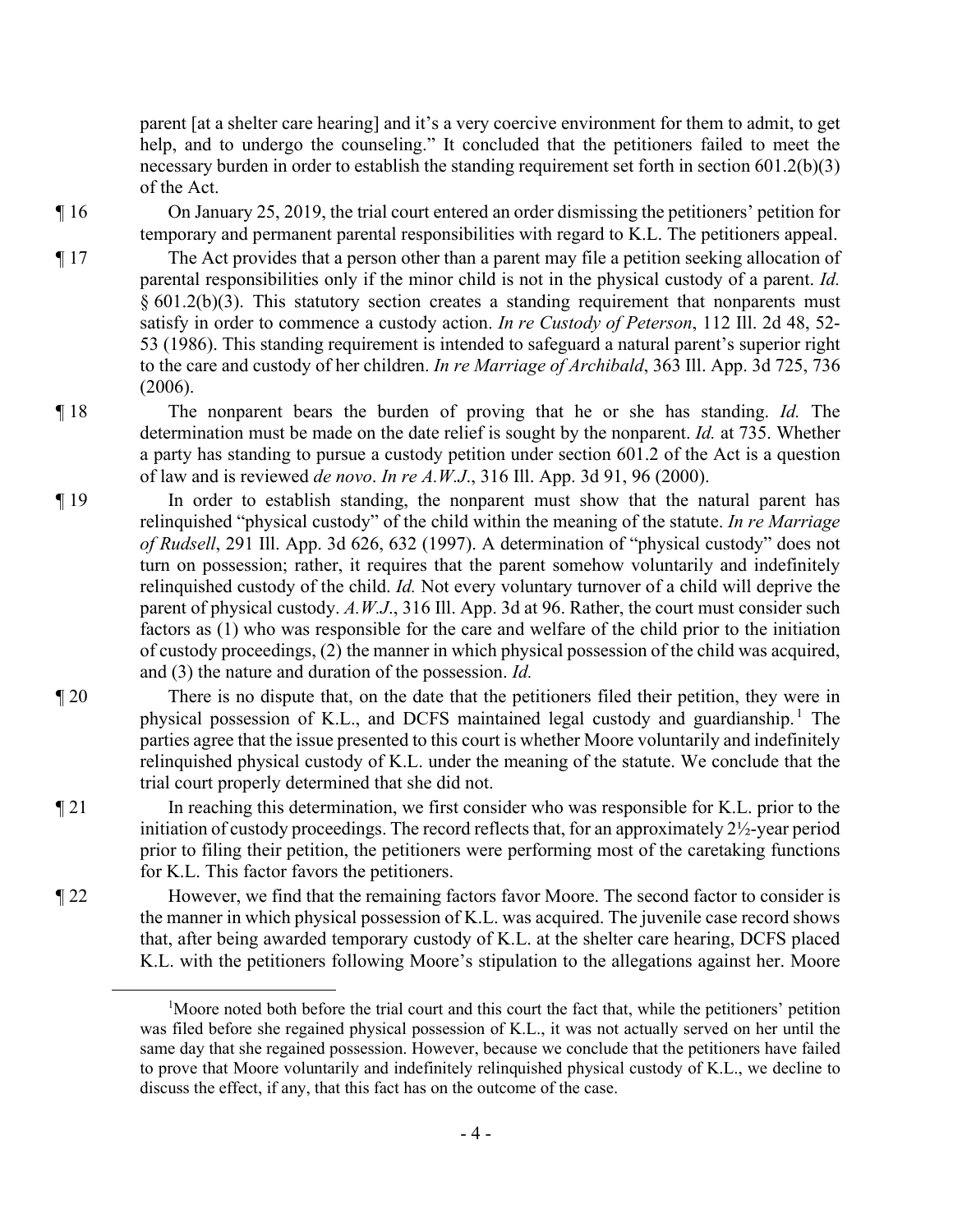lost legal custody and physical possession of K.L. temporarily; however, she understood that if she cooperated with DCFS and successfully participated in her service plan, the permanency goal was for her to regain custody of K.L. within 12 months. Thus, Moore's cooperation shows that she did not intend to indefinitely relinquish physical custody of K.L. As to the issue of voluntariness, as the trial court aptly pointed out, parents are often advised by their counsel that their long-term interests are best served by cooperating with the State and admitting to the allegations against them, particularly, as in this case, when those allegations are easily provable. Indeed, respondents in juvenile proceedings are repeatedly warned that failure to cooperate with DCFS risks losing their parental rights. See 705 ILCS 405/1-5(2)(d)(3) (West 2016) (if the child is alleged to be neglected, the court shall admonish the parents that, if custody or guardianship is awarded to DCFS, "the parents must cooperate with [DCFS], comply with the terms of the service plans, and correct the conditions that require the child to be in care, or risk termination of their parental rights"). There is clearly an absence of meaningful choice in such a situation. However, even if we considered this a voluntary relinquishment, we reiterate that not every voluntary turnover of a child will deprive the parent of physical custody. *A.W.J*., 316 Ill. App. 3d at 96. There is strong evidence that Moore did not intend permanent relinquishment of custody, which is an equal consideration in the matter.

¶ 23 Finally, we consider the nature and duration of the possession by the nonparent. Here, too, the facts of the case clearly favor a finding that Moore did not voluntarily and indefinitely relinquish custody of K.L. Again, we note that DCFS retained legal custody and guardianship of K.L. and placed her in the petitioners' possession at its discretion. Rebecca Ferrari admitted that DCFS made monthly visits to her home to maintain oversight of K.L.'s care, that it remained responsible for making all major decisions regarding K.L., and that it could have removed K.L. from her care at any time. Also, despite lacking physical possession for a lengthy period of time, Moore regularly exercised her visitation with K.L.; our courts regard this as an important consideration when determining that a parent has not voluntarily or indefinitely relinquished physical custody. See *Peterson*, 112 Ill. 2d at 55; *In re Guardianship Estate of Tatyanna T*., 2012 IL App (1st) 112957, ¶ 34. Moreover, it was made abundantly clear to both Moore and the petitioners that their possession of K.L. was temporary. Moore was aware that DCFS's permanency goal was to return K.L. to her possession within 12 months. Ferrari admitted that DCFS told her that K.L. would likely be placed with them for a nine-month period and that Moore would get K.L. back if she successfully completed her service plan. A parent has not relinquished physical custody where she expresses her intention to retain custody and the arrangement is inherently temporary in nature. See *Tatyanna T*., 2012 IL App (1st) 112957, ¶ 34.

¶ 24 The petitioners clearly had physical possession of K.L. for a 2½-year period and maintained responsibility for her daily welfare during that time. However, as we have previously stated, the determination that a parent does not have physical custody of a child does not turn on possession. *Rudsell*, 291 Ill. App. 3d at 632. The petitioners' burden was to demonstrate that they had standing in the custody proceedings; they were required to show that Moore voluntarily and indefinitely relinquished physical custody of K.L. Upon our consideration of the factors, we agree with the trial court that they failed to meet that burden.

¶ 25 For the foregoing reasons, the order of the circuit court dismissing the petitioners' petition for temporary and permanent parental responsibilities with regard to K.L. is affirmed.